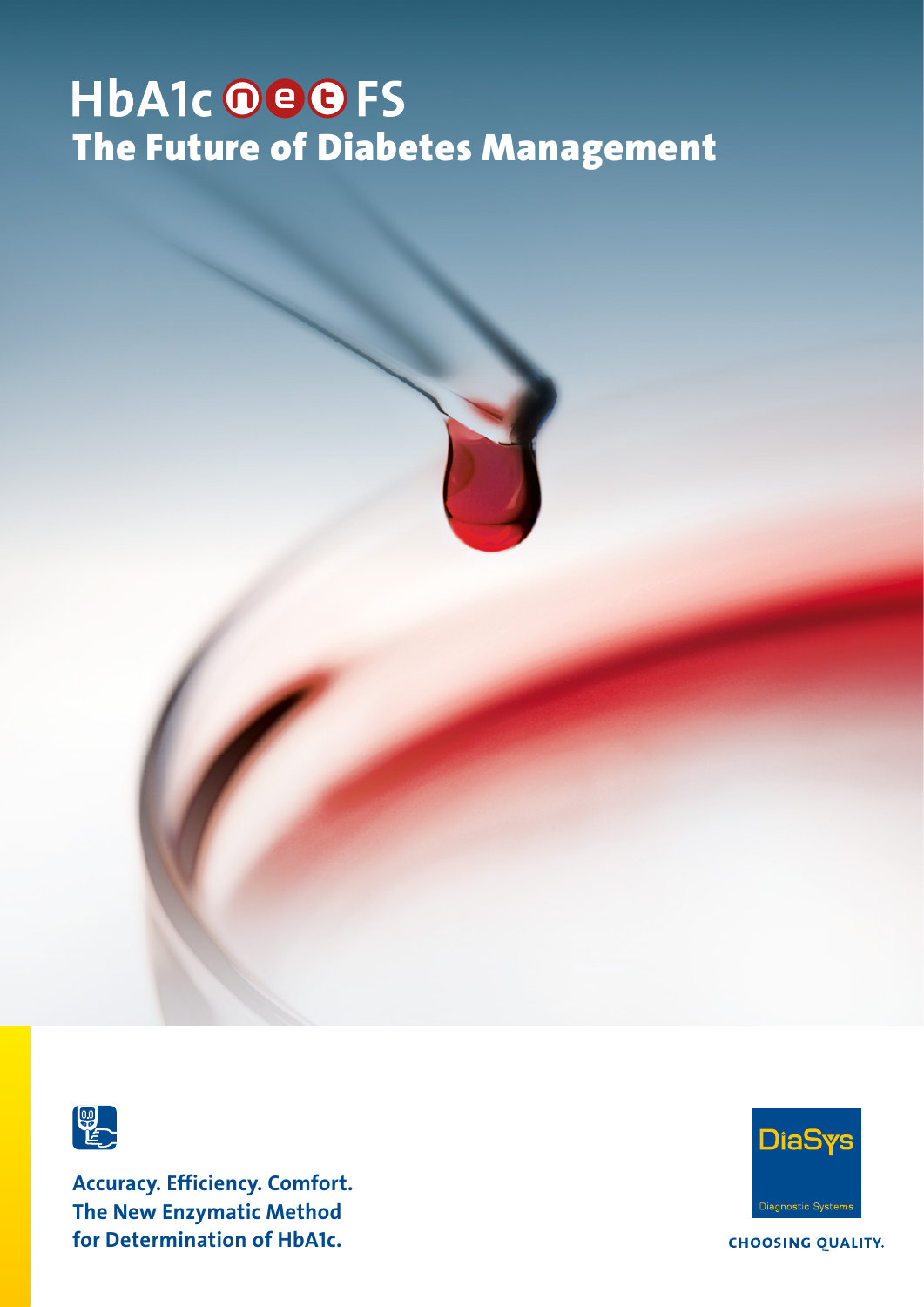### The Gold Standard of Tomorrow Exceeding Your Expectations Today

The worldwide rapid rise in diabetes is a challenge for treatment as well as for diagnosis and monitoring. Diagnostic technologies providing precise, reliable and quick results are crucial. With HbA1c net FS, DiaSys offers an enzymatic test with high specificity and precision, setting new standards for accuracy.

### Innovative and Easy: A Modern Method for More Efficiency

DiaSys' HbA1c net FS test is based on an enzymatic method that provides a number of advantages in addition to high quality results. It simplifies operations and increases throughput because it requires less steps than other methods.

- · This ready-to-use 2-component reagent ensures convenient and easy handling.
- · With onboard hemolysis workflow of HbA1c testing will be optimized.
- · Excellent precision exceeding international requirements guarantees safe patient monitoring.
- · High onboard and calibration stability of up to 6 weeks ensures economic reagent usage.
- · With the enzymatic HbA1c test, cuvettes do not get contaminated by latex; therefore, less cleaning effort is required, saving costs and time.

#### High Specificity for Highly Accurate Results

HbA1c net FS mainly owes its accuracy to the high specificity of the method, because it determines fructosyl dipeptides at the N-terminus of the hemoglobin β-chain. The specificity is comparable to the IFCC HbA1c reference method, which determines the N-terminal hexapeptide of the hemoglobin β-chain.

An extensive variety of hemoglobin variants (HbS, HbC, HbD, HbE, HbF etc.), acetylated hemoglobin, carbamylated hemoglobin and other interfering substances such as ascorbate, bilirubin, triglycerides and urea do not show significant interference.



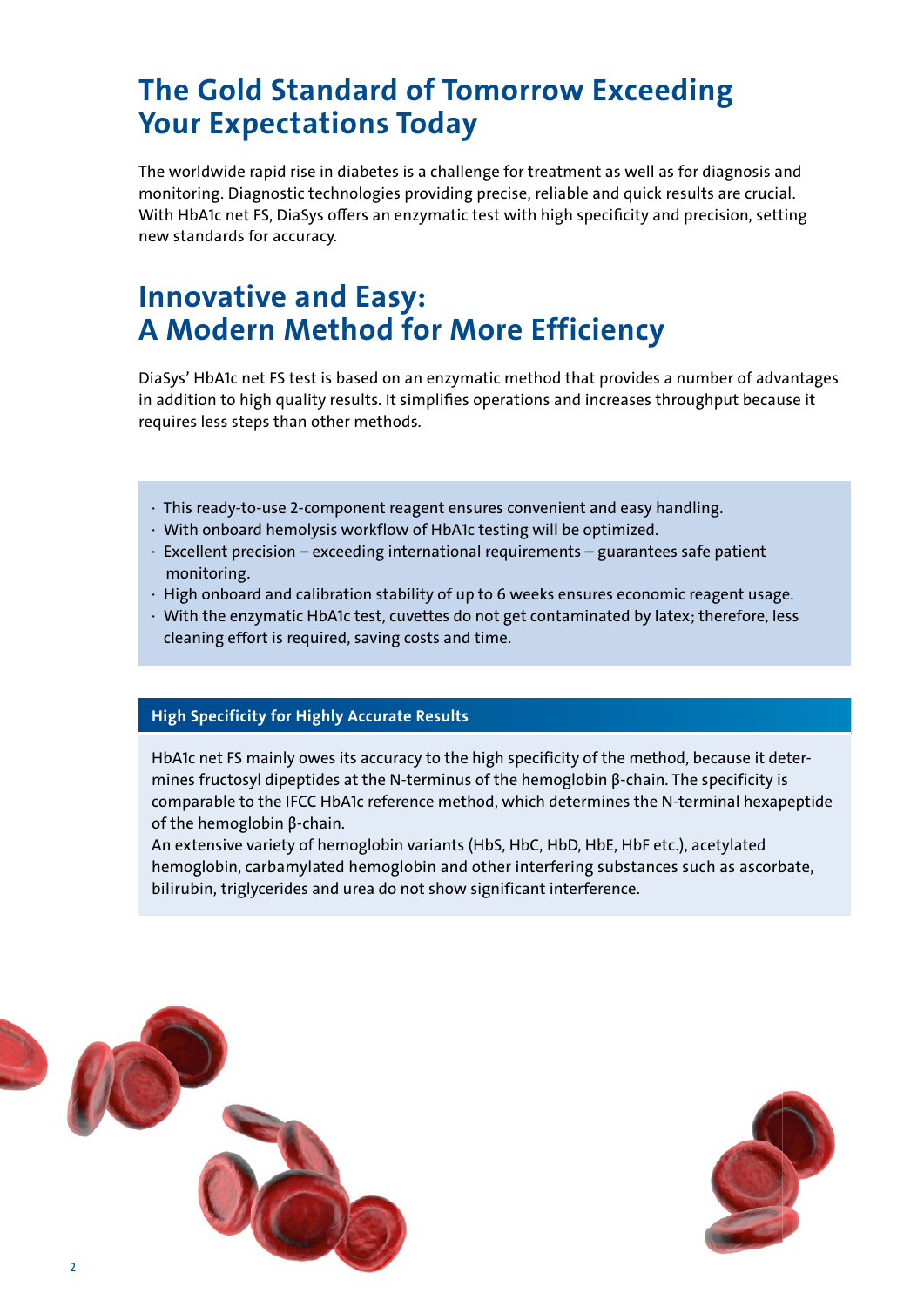# Clinical Significance of HbA1c Assessment

The HbA1c value correlates with the average blood glucose level over the past 8 – 12 weeks and is used for long-term glycemic control in diabetic individuals. Besides monitoring, HbA1c is also recommended by international organizations as WHO and ADA for reliable diabetes diagnosis. Clinical studies demonstrate that lowering the HbA1c level may help to delay or prevent the incidence of late diabetic complications.



Hemoglobin A1c (HbA1c) is metabolically produced by reaction of glucose with the N-terminal Valine residue of each β-chain of hemoglobin A and the subsequent formation of a stable ketoamine.

#### Test Characteristics

- ∙ Liquid-stable, ready-to-use 2-component reagent
- ∙ 1-level calibrator (auto-dilution) and 2-level controls
- ∙ Onboard and calibration stability of up to 6 weeks
- ∙ Wide measuring range from 20 to 150 mmol/mol IFCC (4 16% DCCT/NGSP) within a hemoglobin concentration range from 6 to 30 g/dL
- ∙ Excellent precision
- ∙ Latex free reagent: No contamination of cuvettes
- ∙ Standardized against IFCC<sup>1</sup> reference method and traceable according to the DCCT/NGSP<del>'</del> network

International Federation of Clinical Chemistry

2 Diabetes Control and Complications Trial/National Glycohemoglobin Standardization Program

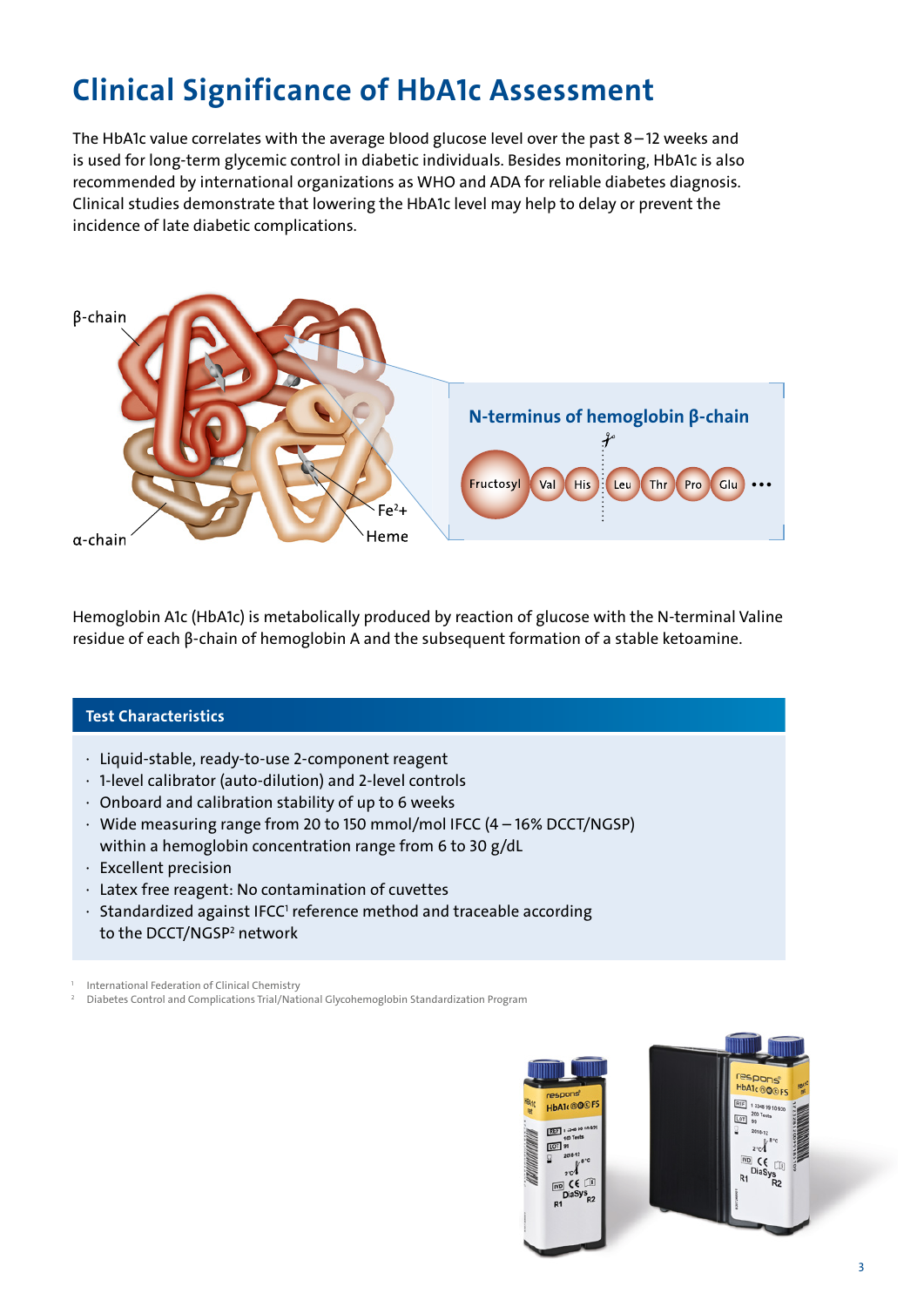#### Excellent Correlation to HPLC\*



| No Significant Interferences by Hemoglobin Variants* |                |                                      |                                   |  |  |  |  |  |
|------------------------------------------------------|----------------|--------------------------------------|-----------------------------------|--|--|--|--|--|
|                                                      | Hb variant $($ | <b>Value range</b><br>HbA1c (% DCCT) | <b>Recovery</b><br>$HbA1c$ $(\%)$ |  |  |  |  |  |
| <b>Hb variant AS</b>                                 | 40% S          | $5.2 - 8.8$                          | 94.7                              |  |  |  |  |  |
| <b>Hb variant AC</b>                                 | 36% C          | $5.0 - 7.4$                          | 97.1                              |  |  |  |  |  |
| <b>Hb variant AD</b>                                 | 41% D          | $5.6 - 7.0$                          | 93.9                              |  |  |  |  |  |
| <b>Hb variant AE</b>                                 | 26% E          | $5.9 - 7.6$                          | 99.1                              |  |  |  |  |  |
| <b>Hb variant AJ</b>                                 | 50%            | $5.2 - 8.4$                          | 100.1                             |  |  |  |  |  |
| <b>Hb variant AG</b>                                 | 20% G          | $6.1 - 6.6$                          | 97.4                              |  |  |  |  |  |
| <b>Hb variant SC</b>                                 | 52% S, 44% C   | $4.5 - 7.0$                          | 91.6                              |  |  |  |  |  |
| <b>Hb variant SE</b>                                 | 65% S, 27% E   | 7.4                                  | 95.4                              |  |  |  |  |  |
| <b>Hb variant EE</b>                                 | 94% E          | $5.1 - 8.9$                          | 98.0                              |  |  |  |  |  |
| <b>Hb variant elevated F</b>                         | 4.6% $F$       | $6.5 - 8.1$                          | 93.6                              |  |  |  |  |  |

| Outstanding Precision Over the Entire Measuring Range* |                           |                    |                  |                          |                             |                         |              |  |
|--------------------------------------------------------|---------------------------|--------------------|------------------|--------------------------|-----------------------------|-------------------------|--------------|--|
| Intra-assay<br>$n = 20$                                | <b>Mean</b><br>(mmol/mol) | SD<br>(mmol / mol) | <b>CV</b><br>(%) | <b>Total</b><br>$n = 20$ | <b>Mean</b><br>(mmol / mol) | <b>SD</b><br>(mmol/mol) | CV<br>$(\%)$ |  |
| Sample 1                                               | 32.7                      | 0.31               | 0.95             | Sample 1                 | 32.1                        | 0.52                    | 1.63         |  |
| Sample 2                                               | 33.2                      | 0.21               | 0.62             | Sample 2                 | 33.6                        | 0.43                    | 1.29         |  |
| Sample 3                                               | 63.7                      | 0.31               | 0.48             | Sample 3                 | 67.6                        | 0.82                    |              |  |

\* Determined on BioMajesty® JCA-BM6010/C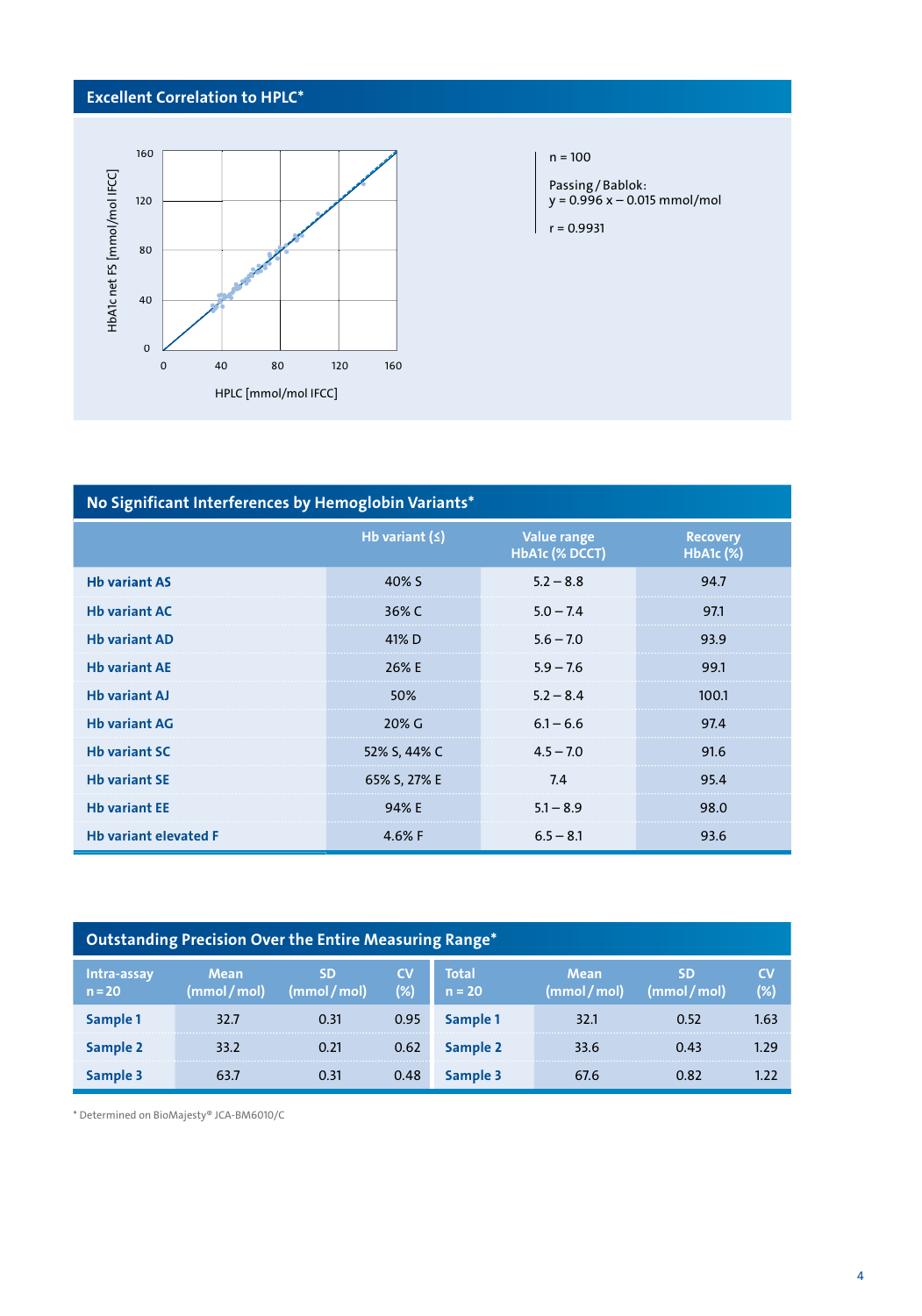# The Crucial Advantage: Unsurpassed Accuracy

Common HbA1c assays based on HPLC or immunoturbidimetry may be affected by hemoglobinopathies which are frequent in certain patient groups. The extraordinary specificity of DiaSys' enzymatic HbA1c test ensures reliable results, qualifying HbA1c net FS as the new standard in HbA1c determination.

# Specific and Precise: The Enzymatic Principle

The test is based on a colorimetric, enzymatic method. The concentrations of HbA1c and total hemoglobin are determined separately. The instrument automatically performs the calculation of HbA1c ratio in % or mmol/mol from total hemoglobin.



### Consistently Precise Results: The Assay Procedure

#### Pre-treatment and hemoglobin measurement

Whole blood samples are lysed with hemolyzing solution. Hemoglobin is released from erythrocytes. The absorbance of hemoglobin is determined at 570 nm after addition of R1 and is proportional to the total hemoglobin concentration in the sample.

#### HbA1c measurement

After addition of R2, fructosylated dipeptides from the N-terminal hemoglobin β-chain are released by protease. Hydrogen peroxide (H<sub>2</sub>O<sub>2</sub>) is produced by oxidative cleavage of fructosylated dipeptides by FPOX (fructosyl-peptide oxidase). The generated H<sub>2</sub>O<sub>2</sub> is determined colorimetrically by reaction with a chromogen in presence of peroxidase at 660 nm. The absorbance increase is proportional to the HbA1c concentration.